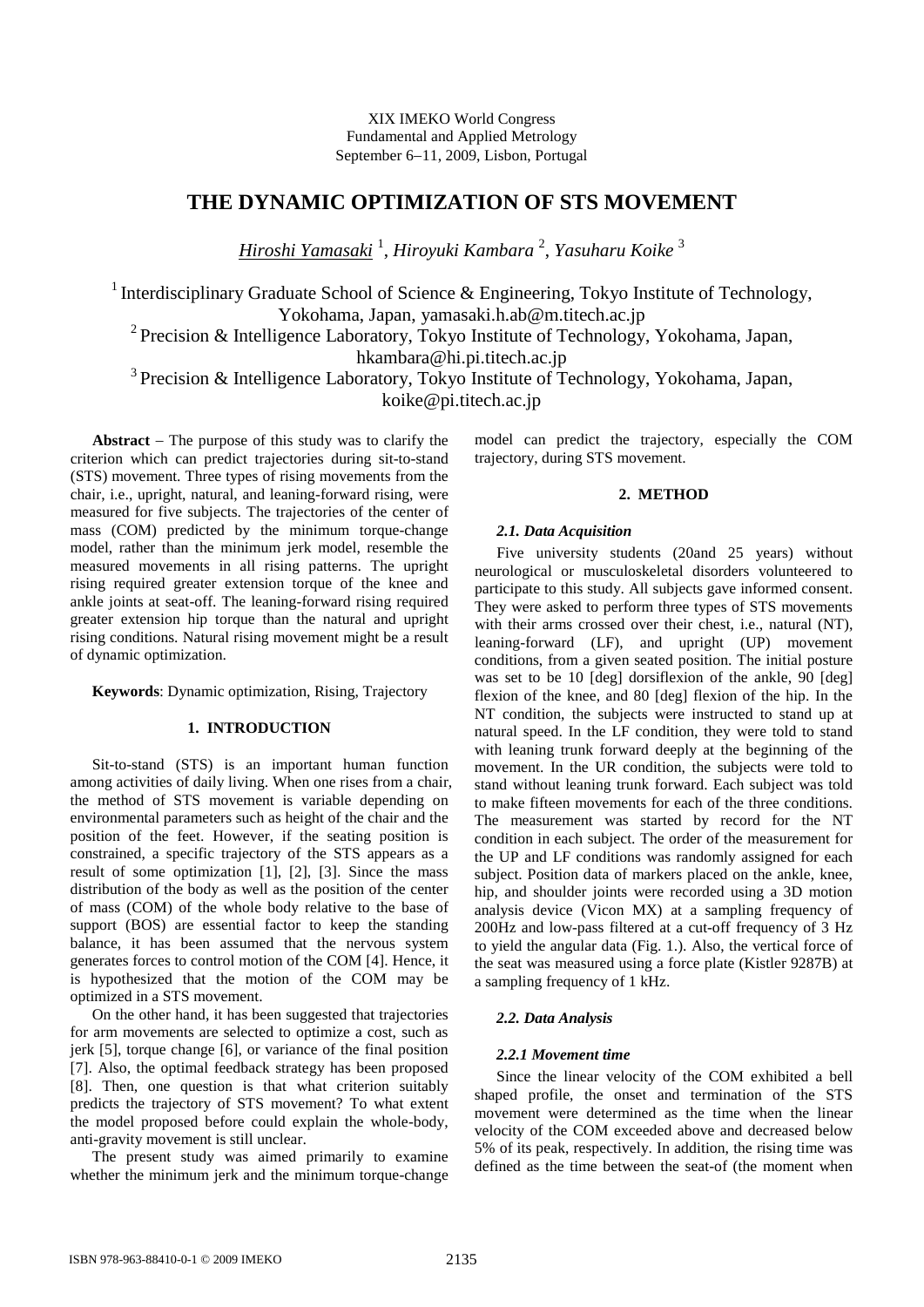the vertical force of the seat decreased to zero) and the termination of the movement.

 $\theta$  <sub>3</sub>

Fig. 1. Definition of the joint angles.  $\theta$  1: Dorsi-flexion of the  $\theta_1$ Ankle Knee Stool

Hip

 $\theta_2$ 

ankle,  $\theta$  2: Flexion of the knee  $\theta$  3: Flexion of the hip. A positive value indicates angle for clock-wise direction.

## *2.2.***2 Calculation of joint torque, center of mass, and measured costs**

The joint torque (muscle torque) at the joint and center of mass (COM) of the subject were calculated for the threelinked rigid body model composed of the shank, thigh, and body (head, arm, and trunk). Mass and inertia of the segments were estimated from the weight and height of the subject.

The torque change cost was obtained by integrating numeric differentiate of torques using following equation;

Torque change cost = 
$$
\sum_{i} \frac{1}{T} \sqrt{\sum_{i=0}^{f} \dot{\tau}_{ii}^{2}}
$$
 (1)

where *T* indicates the rising time  $(T=t_f-t_0)$ ,  $t_0$  and  $t_f$  are the time instance of the seat-off and termination of the movement,  $\tau_{i}$  is torques at the *i*-th joints at the time of *t*.

Measured jerk cost of COM movement was calculated as follows;

$$
\text{Jerk cost} = \frac{1}{T^5} \sqrt{\sum_{t=0}^{f} (\ddot{x}_t^2 + \dddot{y}_t^2)} \tag{2}
$$

where *T* is the rising time  $(T=t_f-t_0)$ , *x* and *y* are the horizontal and vertical position of the COM, respectively. The cost was normalized by  $T^5$  corresponding to the highest order of polynomial equation for the minimum jerk trajectory (see equation (6) and (7)).

## *2.2.***3 Linearity of COM trajectory**

Linearity of the COM trajectory during the rising time in Cartesian coordinates was quantified by the equation as follows;

$$
Linearity = d/L
$$
 (3)

where *L* is the length of line connecting the COM positions at the instance of the seat-off and the termination of the movement, *d* is the shortest distance from the instantaneous COM position to the line *L*. The trajectory convex upward was defined as positive. The maximum and minimum values of the linearity during movement were then obtained for each trial.

## *2.2.***4 Variability of COM position**

The spatial variability of the COM during movement was evaluated using the value defined by the following equation;

$$
\text{Variableity} = \sqrt{\frac{1}{n} \sum_{i=1}^{n} (x_{ii} - \overline{x}_i)^2 + \sqrt{\frac{1}{n} \sum_{i=1}^{n} (y_{ii} - \overline{y}_i)^2} \tag{4}
$$

where *n* is the total number of trials (n=15),  $x_{ti}$  and  $y_{ti}$  are the horizontal and vertical position of COM at the time of *t* in the *i*-th trial. Also,  $\overline{x_i}$  and  $\overline{y_i}$  are the averaged horizontal and vertical position of COM at the time of *t*, respectively. Since the movement times were different from trial to trial, the movement time was normalized to 1, the values of variability were calculated for 100 points which equally divide the normalized movement time.

## *2.3. Simulation*

For each subject and condition, average position, velocity, and acceleration data at the seat-off and termination of the movement were given as initial and final boundary conditions to compute the minimum jerk and the minimum torque-change trajectories.

#### *2.3.1. Minimum jerk trajectory for COM.*

The minimum Cartesian jerk trajectory for COM was obtained by minimizing the following cost function;

$$
Cj = \frac{1}{2} \int_{t=t_0}^{t'} (\ddot{x}^2 + \dddot{y}^2) dt
$$
 (5)

where *x* and *y* denote the position of COM in the Cartesian coordinates. Applying the method of variational calculus, we can obtain an optimal trajectory of COM analytically as,

$$
x(t) = x_0 + (x_f - x_0)(10\tau^3 - 15\tau^4 + 6\tau^5)
$$
  
+  $Tv_{x0}(\tau - 10\tau^3 + 15\tau^4 - 6\tau^5)$   
+  $T(v_{xf} - v_{x0})(-4\tau^3 + 7\tau^4 - 3\tau^5)$  (6)  
+  $\frac{T^2}{2}a_{x0}(\tau^2 - 2\tau^3 + \tau^4)$   
+  $\frac{T^2}{2}(a_{xf} - a_{x0})(\tau^3 - 2\tau^4 + \tau^5)$   

$$
y(t) = y_0 + (y_f - y_0)(10\tau^3 - 15\tau^4 + 6\tau^5)
$$
  
+  $Tv_{y0}(\tau - 10\tau^3 + 15\tau^4 - 6\tau^5)$   
+  $T(v_{xf} - v_{y0})(-4\tau^3 + 7\tau^4 - 3\tau^5)$  (7)  
+  $\frac{T^2}{2}a_{y0}(\tau^2 - 2\tau^3 + \tau^4)$   
+  $\frac{T^2}{2}(a_{xf} - a_{y0})(\tau^3 - 2\tau^4 + \tau^5)$ 

where,  $x_o$  and  $y_o$ , are the position,  $v_{x0}$ , and  $v_{y0}$  are velocity,  $a_{x0}$  and  $a_{y0}$  are acceleration of the COM at the seat-off for the horizontal and vertical direction, respectively, and  $x_f$ ,  $y_f$ ,  $v_{xf}$ ,  $v_{yf}$ ,  $a_{xf}$  and  $a_{yf}$  are those at the termination of the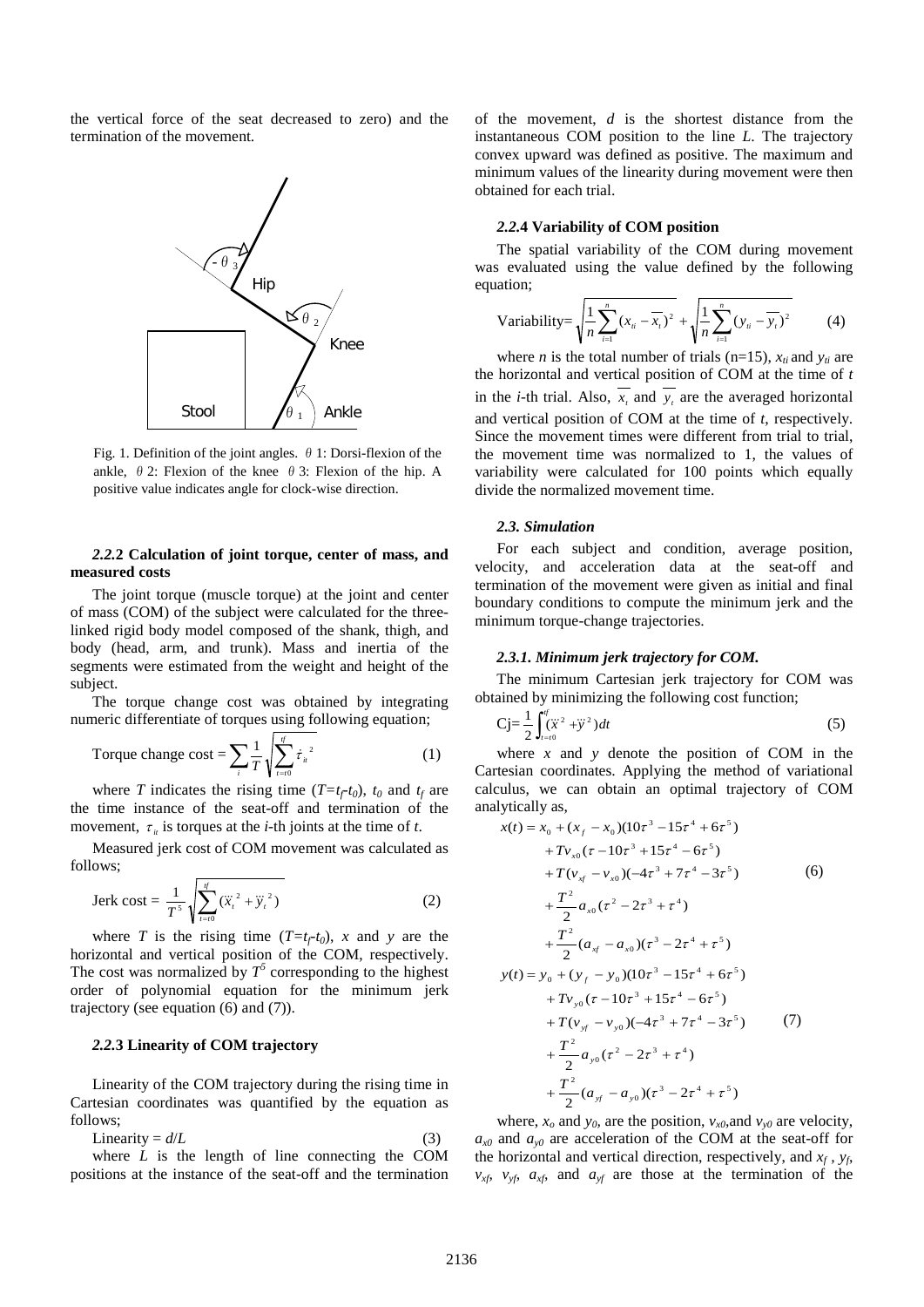

Figure 2. Profiles of angular and torque data in the upright condition (UP). Data from a subject. Dotted lines: experimental data, Thick line: Prediction of the minimum torque change model.

movement.  $\tau$  denotes time sequence normalized with the rising time  $T=t_f-t_0$ , i.e., the time from the seat-off to termination of the movement.

## *2.3.2. Minimum torque- change trajectory.*

The objective cost function  $C_T$  was defined as follows;

$$
C_T = \frac{1}{2} \int_0^T \sum_{i=1}^3 \left(\frac{d\tau_i}{dt}\right)^2 dt
$$
 (8)

where  $\tau_i$  is the torque at the *i*-th joint out of three joints.

To calculate minimum torque-change trajectory, dynamics of the body must be specified. In this paper, we adopted, as the body model, a three-link rigid body whose link parameters corresponds to the anthropometric size of each subject with zero-viscous parameters.

Using the methods of dynamic programming and variational calculus, the optimization problem results in a two-point boundary value problem of the set of nonlinear ordinary differential equations [6]. For each subject and condition, the boundary conditions were set separately according to each subject's averaged data.

## **3. RESULTS**

## *3.1. Movement time*

The averaged movement times for the upright (UP), natural (NT), and lean-forward (LF) conditions across five subjects were 1.07 +/- 0.03 sec, 1.07 +/- 0.02 sec, and 1.12

Table. 1. Averaged values at the seat-off and the termination of the STS movement. (n=5.)

| -- 0        |       | Angle (rad) |         | Angular velocity (rad/s) |          |          | Torque (Nm) |          |          |          |
|-------------|-------|-------------|---------|--------------------------|----------|----------|-------------|----------|----------|----------|
|             |       | UP          | NT      | LF                       | UP       | NT       | LF          | UP       | NT       | LF       |
| Seat-off    | Ankle | 1.29        | 1.33    | 1.33                     | $-0.54$  | $-0.45$  | $-0.45$     | $-60.67$ | $-50.09$ | $-20.35$ |
|             |       | (0.045)     | (0.034) | (0.027)                  | (0.263)  | (0.149)  | (0.092)     | (23.51)  | (11.29)  | (25.00)  |
|             | Knee  | l.29        | 1.28    | 1.26                     | $-0.624$ | $-0.639$ | $-0.461$    | $-126.3$ | $-106.4$ | $-74.74$ |
|             |       | (0.075)     | (0.082) | (0.062)                  | (0.278)  | (0.246)  | (0.083)     | (21.77)  | (14.92)  | (26.66)  |
|             | Hip   | $-1.45$     | $-1.73$ | $-2.09$                  | 1.31     | 0.76     | 0.088       | 59.71    | 79.88    | 100.3    |
|             |       | (0.040)     | (0.087) | (0.070)                  | (0.529)  | (0.147)  | (0.535)     | (16.91)  | (26.45)  | (26.97)  |
| Termination | Ankle | 1.41        | 1.38    | 1.36                     | 0.0038   | $-0.022$ | 0.0089      | 37.29    | 53.01    | 54.98    |
|             |       | (0.024)     | (0.043) | (0.027)                  | (0.064)  | (0.031)  | (0.075)     | (15.12)  | (20.41)  | (22.80)  |
|             | Knee  | 1.18        | 1.17    | 1.18                     | $-0.093$ | $-0.068$ | $-0.203$    | $-1.29$  | 7.52     | 10.95    |
|             |       | (0.059)     | (0.088) | (0.057)                  | (0.136)  | (0.082)  | (0.134)     | (7.104)  | (11.00)  | (13.33)  |
|             | Hip   | $-0.0044$   | 0.021   | $-0.066$                 | 0.107    | 0.183    | 0.560       | $-0.118$ | $-0.042$ | 3.95     |
|             |       | (0.105)     | (0.090) | (0.104)                  | (0.074)  | (0.121)  | (0.171)     | (6.16)   | (2.44)   | (3.61)   |

Mean (standard deviation)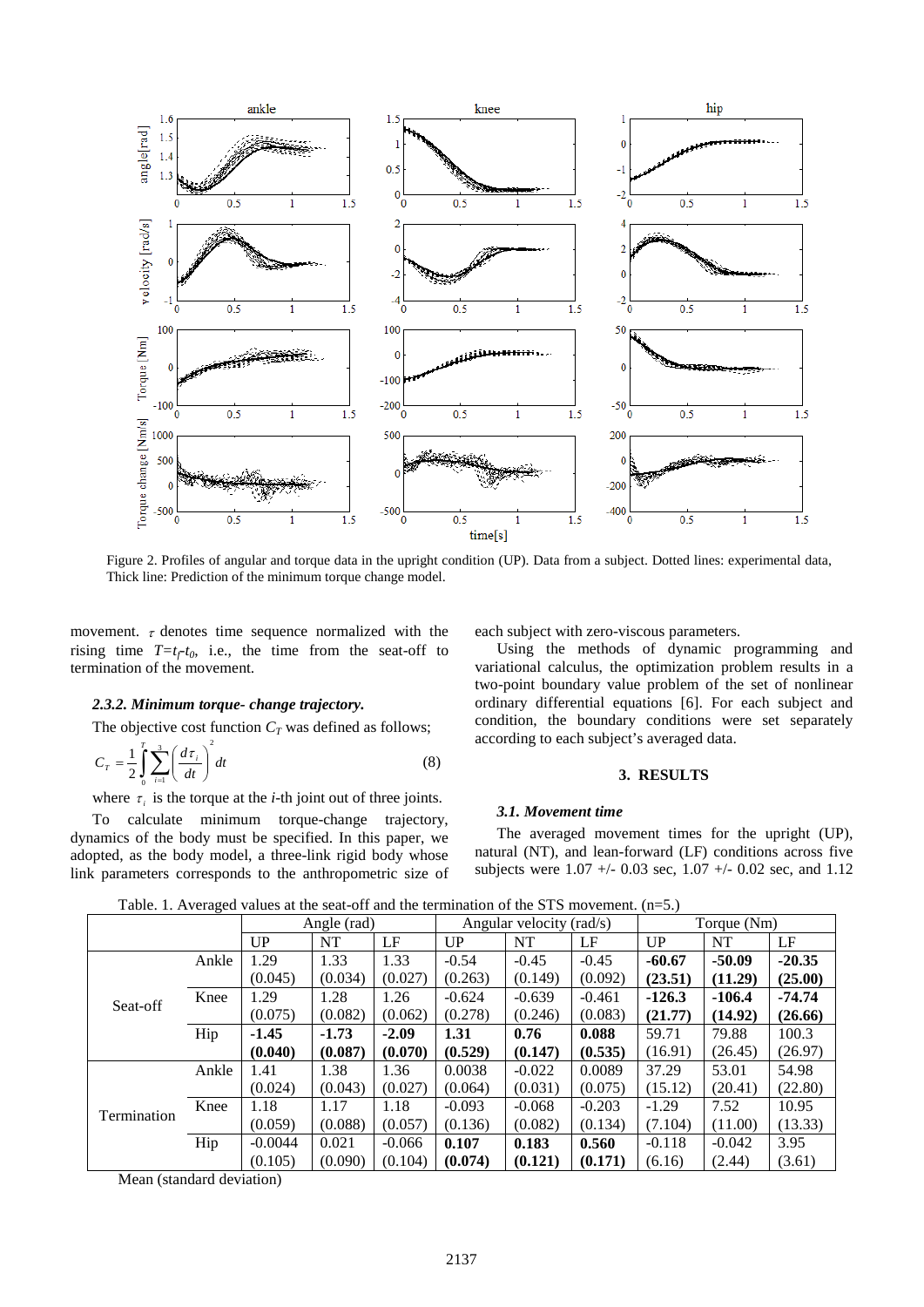+/- 0.02 sec, respectively. In average, the movement time for LF was longer than the UP and NT conditions, whereas the movement time for UP was comparable with that of NT.

## *3.2. Joint kinematics and torque magnitude at the seat-off and the termination of the movement.*

Figure 2 shows the angle, angular velocity, torque, and torque change for a subject during UP condition. Trajectories for all trials and the optimized data were superimposed. The trajectories predicted by the minimum torque-change model were found to be quite similar to the experimental data also in the NT and LF conditions.

Averaged angles, angular velocities, and torques at the seat-off and the termination across subjects were shown in Table. 1. The flexion angle of the hip joint at the seat-off in the LF condition was greater than NT and UP condition, and flexion angle of the hip in the NT was greater than UP condition. Also, the extension angular velocity of the hip at the seat-off in the UP condition was larger than NT, and that in the NT was larger than LF. It was confirmed that the subjects performed different STS movements according to the instruction from the experimenter.

Comparing the averaged torque magnitudes at seat-off, extension torques at the ankle and knee joints in the UP condition were greater than those in NT and LF conditions, while the extension torque of the hip joint was greatest in the LF condition. These results show that the UR condition required greater extension torque at the knee and ankle joints in order to lift the body.

At the termination of the movement, all subjects stood steadily. There were no significant differences in the final posture between the conditions except for the angular velocities of the hip joint.

### *3.3 Variability of COM position*

Figure 3 shows the spatial variability of the COM at the initial position, the maximum variability, and at the final position for all subjects. The initial and final variability were less than 25 mm. In the natural (NT) condition, the initial variability tended to be slightly greater than that of upright (UP) and lean-forward (LF) conditions for three subjects. Also, the final variability in the NT condition tended to be greater than UP and LF conditions except for a subject. A weak correlation was found between the initial and final variability ( $r=0.57$ ,  $p=0.02$ ). The maximum variability was less than 75 mm. There was no consistent relationship between the initial variability and the maximum variability  $(r=0.14, p=0.60)$ , and between the maximum and final variability ( $r=0.30$ ,  $p=0.26$ ).



Figure 3. The initial (upper panel), maximum (middle panel), and final (lower panel) variability of the center of mass (COM). Data for all subjects. UP: upright condition, NT: natural condition, LF: lean-forward condition.

#### *3.4 Linearity of the COM trajectory*

The averaged maximum and minimum linearity and the timing of occurrence of the maximum and minimum linearity across subjects were summarized in Table. 2. The linearity and timings predicted by the models are shown as well. A positive value of the linearity indicates the trajectory was convex upward. Values in the timing indicate percent of time from the seat-off to termination of the movement. In the leaning-forward (LF) condition, the trajectory of the COM convex downwardly and timing of occurrence of maximum and minimum were delayed compared to the upright (UP) and natural (NT) condition. These trends in linearity and timings in different conditions were predicted

Table. 2. Maximum and minimum linearity index and timing of its occurrence.

|     |     | Measured         |               | MJ              |               | MTC             |               |  |
|-----|-----|------------------|---------------|-----------------|---------------|-----------------|---------------|--|
|     |     | Linearity        | Timing $(\%)$ | Linearity       | Timing $(\%)$ | Linearity       | Timing $(\%)$ |  |
|     | UP  | 0.079(0.0006)    | 48.4 (0.39)   | 0.036(0.019)    | 59.7 (9.4)    | 0.076(0.063)    | 53.5(13.6)    |  |
| Max | NT. | 0.084(0.001)     | 50.9(0.4)     | 0.036(0.018)    | 61.6(9.8)     | 0.087(0.05)     | 51.1(8.4)     |  |
|     | LF  | 0.031(0.0008)    | 75.2(4.0)     | 0.008(0.001)    | 86.2 (13.8)   | 0.026(0.038)    | 75.4 (17.4)   |  |
|     | UP  | $-0.016(0.0002)$ | 14.2(0.8)     | $-0.017(0.017)$ | 10.8(6.7)     | $-0.018(0.016)$ | 10.3(6.2)     |  |
| Min | NT  | $-0.017(0.0001)$ | 9.3(0.1)      | $-0.02(0.016)$  | 13.0(6.3)     | $-0.018(0.013)$ | 10.0(4.4)     |  |
|     | ĹF  | $-0.097(0.005)$  | 20.0(0.5)     | $-0.115(0.098)$ | 25.6(6.7)     | $-0.099(0.085)$ | 20.9(6.5)     |  |

Mean (standard deviation)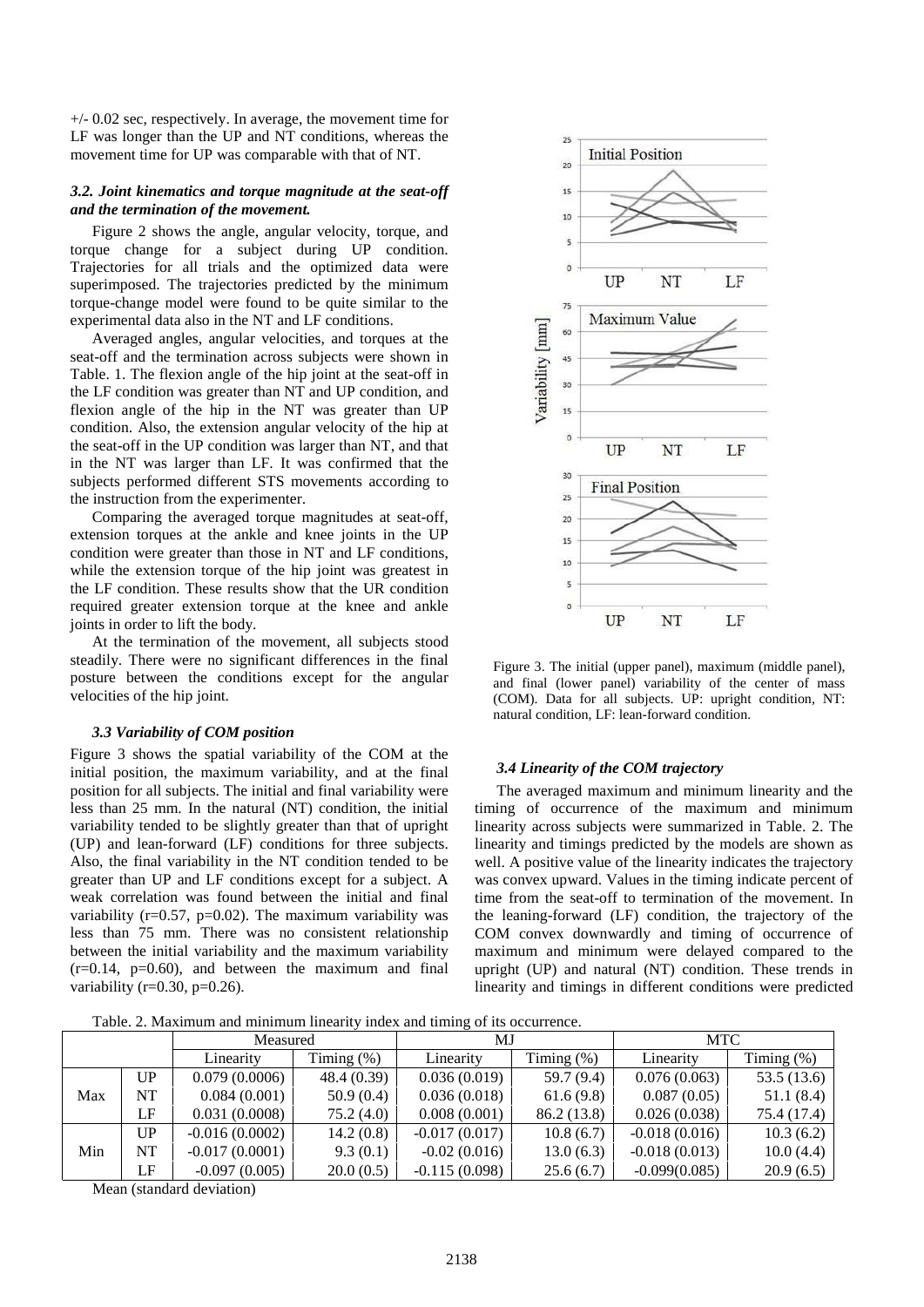

Figure 4. Trajectory of the center of mass (COM) in the natural condition (NT). Data from a subject. Dotted lines: experimental data, Black thick line: Prediction of the minimum torque-change model, Gray thick line: Prediction of the minimum jerk model.

by both the MJ and MTC. In average, the maximum linearity indexes predicted by the MJ were larger than measured linearity index in each condition, also the timing predicted by MJ were delayed greatly to the measured timings in most of the trials. On the other hand, prediction of the MTC was comparable with the measured linearity indexes and the timings.

## *3.4. Peak velocity of the COM*

Figure 4 shows the example of position, velocity, and acceleration profiles of the COM of a subject after the seatoff in the natural (NT) condition. Trajectories of fifteen trials and predictions from the minimum jerk (MJ) and minimum torque-change (MTC) were superimposed. Since horizontal peak velocity was observed before the seat-off in almost trials, magnitude of vertical peak velocity and timing were analyzed. It is observed that vertical peak velocity of the minimum jerk model was smaller than that of the minimum torque-change model and experimental data. Table 3 summarized the averaged peak velocity and its timings for all subject. MTC prediction of peak velocity was comparable with the measured peak velocity in average. The time to vertical peak velocity (TPV) of the COM predicted by MTC was comparable with the measured TPV. In addition, both model predicted that the TPV in the LF condition was delayed to NT and UP conditions. In sum, the predictions of MTC model resembled the measured features of the COM trajectories.

## *3.5. Costs for the rising*

Figure 5 shows measured jerk cost and measured torque change cost for three movement patterns. In the upright (UP) condition, both costs exhibited significantly greater value than in the natural (NT) and leaning-forward (LF) conditions  $(F_2, 222=6.407, p<0.01$  for the jerk cost,  $F_2$ ,  $222=6.966$ , p<0.01 for the torque change). There were no significant differences between the NT and LF condition for both costs.

### **4. DISCUSSION & IMPLICATION**

The subjects were able to perform different types of STS movements from sitting posture. The minimum torquechange model predicted trajectories similar to those after seat-off using different initial boundary values in all conditions. This result suggests that the minimum torquechange model is applicable to whole body movement as well as arm movement.

Peak vertical velocities (PV) and time to peak velocity (TPV) of the center of mass (COM) of the body after the seat-off were predicted by minimum jerk model and minimum torque-change model in this study. In addition, the

Table. 3. Averaged vertical peak velocity (PV) and timing to peak velocity (TPV) (n=5).

| 1.001<br>which channing to produce $\mathbf{r} \cdot \mathbf{r}$ |              |           |              |           |               |           |  |  |
|------------------------------------------------------------------|--------------|-----------|--------------|-----------|---------------|-----------|--|--|
|                                                                  | Measured     |           |              | MJ        | MTC           |           |  |  |
|                                                                  | $PV$ (mm/s)  | TPV(%)    | $PV$ (mm/s)  | TPV(%)    | $PV$ (mm/s)   | TPV(%)    |  |  |
| <b>UP</b>                                                        | 413.5(119.0) | 19.1(4.3) | 368.6 (96.5) | 15.8(3.6) | 398.2 (164.2) | 19.1(1.3) |  |  |
| NT                                                               | 422.7 (51.9) | 22.4(5.1) | 363.4 (53.9) | 19.8(4.2) | 424.8 (114.1) | 23.0(2.5) |  |  |
| LF                                                               | 418.2(99.7)  | 31.3(7.6) | 360.0(82.9)  | 33.8(9.5) | 384.8 (115.9) | 31.8(4.9) |  |  |

Mean (standard deviation)